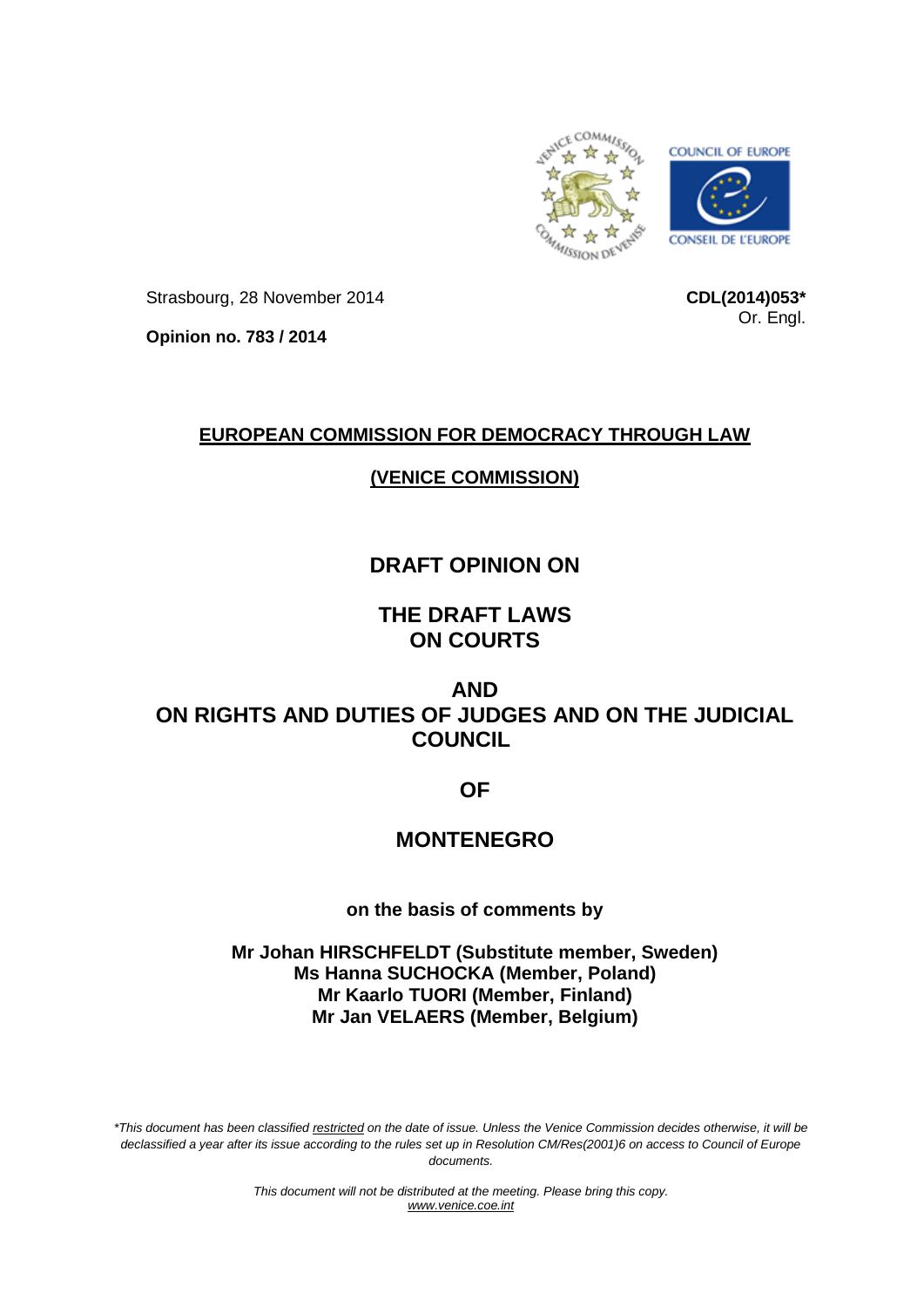## **Contents**

| I.   |    |                                                                                  |  |
|------|----|----------------------------------------------------------------------------------|--|
| ΙΙ.  |    |                                                                                  |  |
| III. |    |                                                                                  |  |
| Α.   |    |                                                                                  |  |
| B.   |    |                                                                                  |  |
|      | 1. |                                                                                  |  |
|      | 2. |                                                                                  |  |
|      | 3. |                                                                                  |  |
|      | 4. |                                                                                  |  |
|      | 5. |                                                                                  |  |
|      | 6. |                                                                                  |  |
|      | 7. |                                                                                  |  |
| C.   |    | Specific comments concerning the Draft law on rights and duties of judges and on |  |
|      | 1. |                                                                                  |  |
|      | 2. |                                                                                  |  |
| IV.  |    |                                                                                  |  |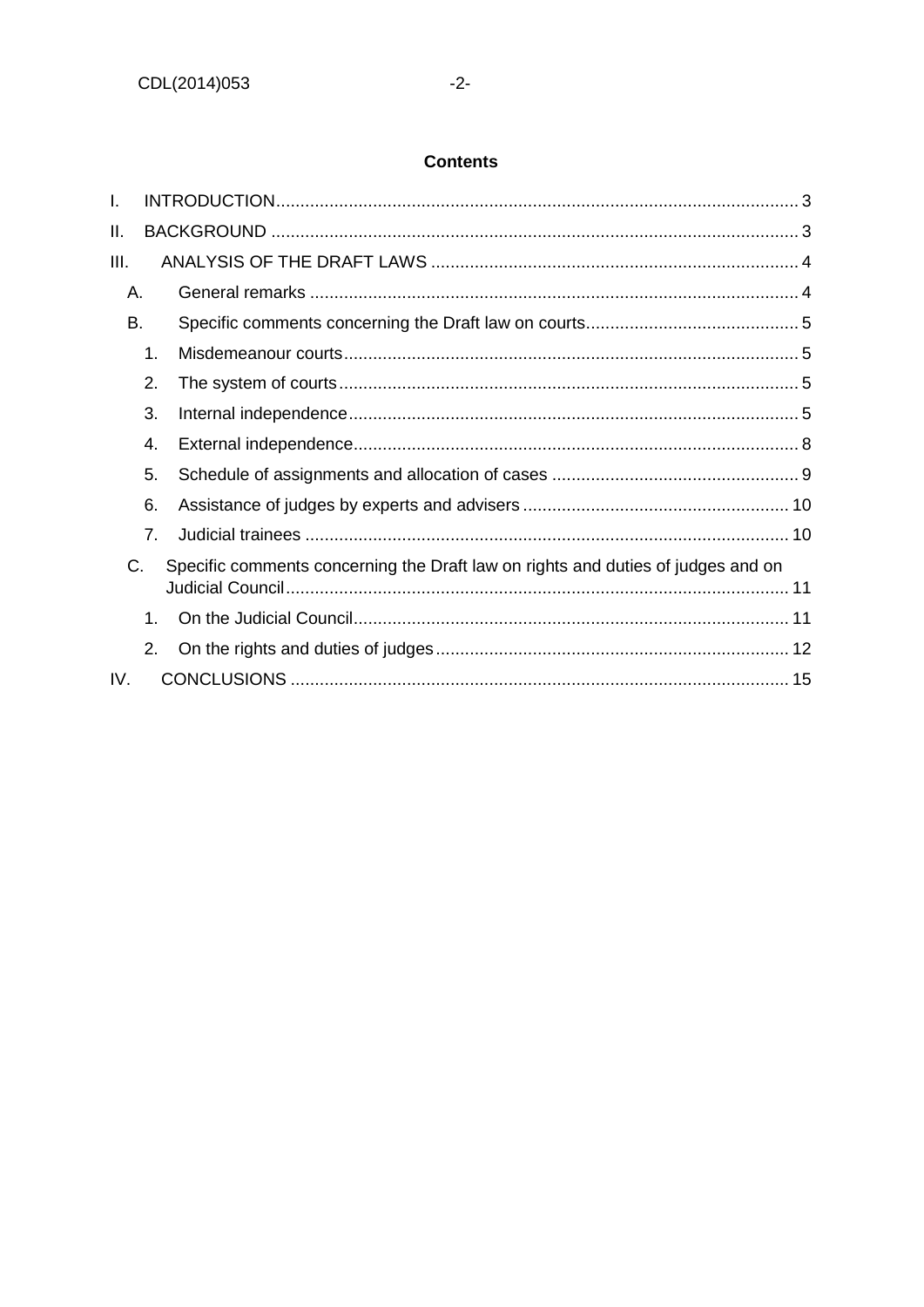## <span id="page-2-0"></span>**I. INTRODUCTION**

1. On 2 September 2014, the Permanent Representative of Montenegro to the Council of Europe requested the opinion of the Venice Commission on the Draft Laws on Courts and on the rights and duties of judges and the Judicial Council (CDL-REF(2014)043 and CDL-REF(2014)044). The opinion of the Venice Commission was required on two further draft laws having been prepared in the context of the on-going reform of the judiciary in Montenegro: the Draft Law on the State Prosecution Service, the Draft Law on Special State Prosecutor's Office

2. Mr Johan Hirschfeldt, Mr Kaarlo Tuori and Mr Jan Velaers acted as rapporteurs on behalf of the Venice Commission concerning the Draft law on Rights and Duties of Judges and Judicial Council; Mr Johan Hirschfeldt, Ms Hanna Suchocka, Mr Kaarlo Tuori and Mr Jan Velaers acted as rapporteurs concerning the Draft law on Courts.

3. On 27-28 October 2014, a delegation of the Venice Commission visited Podgorica and held meetings with representatives of the authorities (the Ministry of Justice, the Parliament, the Supreme Court and lower level courts, the State Prosecutor's Office, the Judicial Council and Prosecutorial Council) as well as professional associations of judges and prosecutors and civil society. The Venice Commission is grateful to the Montenegrin authorities and to other stakeholders met for the excellent co-operation during the visit.

4. This Opinion is based on the English translation of the draft laws provided by the Montenegrin authorities. The translation may not always accurately reflect the original version on all points, therefore certain issues raised may be due to problems of translation.

5. *This present Opinion was adopted by the Venice Commission at its … Plenary Session (Venice…)*

## <span id="page-2-1"></span>**II. BACKGROUND**

6. The Parliamentary Assembly of the Council of Europe, in its June 2012 Resolution 1890 (2012) on "The Honouring of obligations and commitments by Montenegro", pointed out, in the area of the rule of law, the need for judicial reform, which remained a priority for Montenegro. The adoption of constitutional amendments to de-politicise the judiciary was also a strong requirement from the European Commission to start the EU accession negotiations.

7. Montenegro has already taken steps aiming at ensuring, in line with European standards and best practices, the independence and efficiency of its judicial system. To achieve these goals, amendments to the Constitution were introduced in 2013. These amendments, among others improvements, have introduced limitations to the role of the Parliament in the sphere of the judiciary and provided a constitutional framework for the de-politicisation of the judiciary.

8. Following the changes to the constitutional framework, new legislation on the judiciary has been elaborated aimed at strengthening the independence of judiciary and its efficiency. The opening, in December 2013, of Chapter 23 on *Judiciary and fundamental rights* in the negotiation process for EU accession, based on a detailed Action Plan prepared by the Montenegrin authorities, gave an additional impetus to the efforts made in this area. A new judicial reform strategy for 2014-2018, adopted in April 2014, articulates and complements further the key priorities of the reform listed in the Action Plan.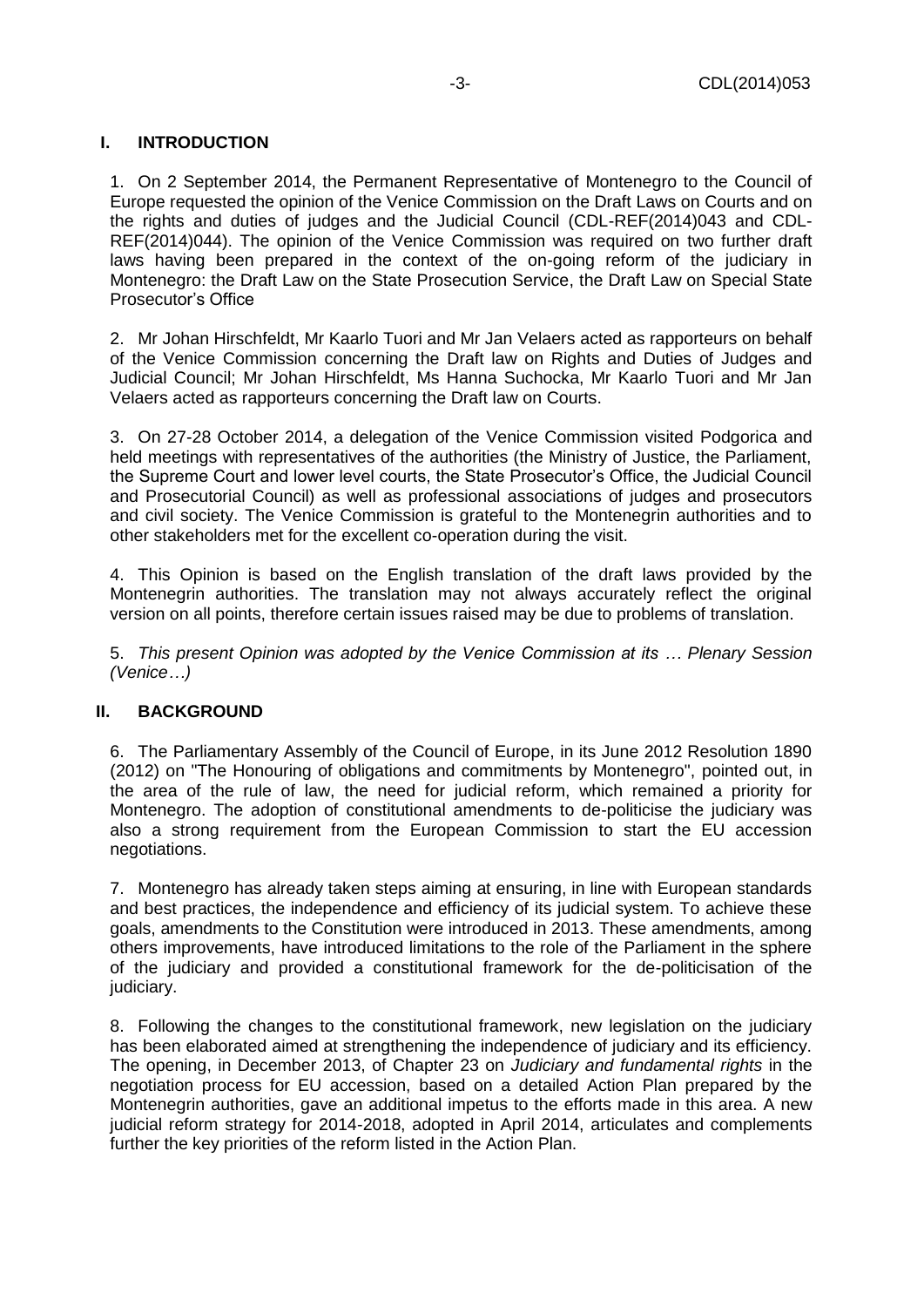9. In its previous Opinions of 2007 on the Constitution of Montenegro (CDL-AD(2007)047), of 2011 on the draft amendments to the Constitution and on the draft amendments to the law on courts, the law on state prosecutor's office and the law on the judicial council (CDL-AD(2011)010), and on the draft amendments to the Constitution of Montenegro (CDL-AD(2012)024 and CDL-AD(2013)028), the Venice Commission examined the judicial structure of Montenegro and expressed the view that the constitutional guarantees for the independence of the judiciary needed to be improved. The Venice Commission stressed that it was necessary to avoid both politicisation and self-perpetuating government of judges; it considered the constitutional reforms made in this respect to be in line with international standards.

10. The Draft laws on courts and on rights and duties of judges and Judicial Council of Montenegro are important steps of a larger program aiming at implementing the 2013 constitutional amendments dealing with the Judiciary and the Judicial Council, the Prosecution Service, and the Constitutional Court, all of them addressed to meet European standards.

11. It is not the purpose of this opinion to provide a detailed and exhaustive review of the draft laws. It will therefore focus on the provisions raising more critical issues.

## <span id="page-3-0"></span>III. **ANALYSIS OF THE DRAFT LAWS**

#### <span id="page-3-1"></span>**A. General remarks**

12. In general, both draft laws are of a high quality and aim to follow the applicable standards, as recommended by the opinions of the Venice Commission, as well as to implement the 2013 constitutional amendments. The Draft laws on rights and duties of judges and on Judicial Council and on courts are meant to regulate issues currently ruled by the Law on Judicial Council, $^1$  and by the Law on Courts.  $^2$ 

13. The Montenegrin authorities have decided to propose two separate draft laws in the area of the judiciary: the Draft law on courts and the law on rights and duties of judges and on the High Judicial Council. To adopt two separate laws on this field seems, however, not to be the best solution, as both issues are closely connected. The Draft law on courts regulates the independence of judges. Chapter I (**Articles 3 to 5**) and Chapter VII (**q**) also include provisions on procedural fundamental rights, even though the wording is different than the corresponding provisions in both the Montenegrin Constitution and the European Convention on Human Rights. However, the provisions concerning individual judges, mainly those dealing with their appointment and dismissal and their disciplinary responsibility, appear in the Draft law on rights and duties of judges and on the Judicial Council.

14. As the Venice Commission has already stated in other occasions, in order to interpret correctly all provisions, the two laws have to be read together. Therefore, "a single law would make the regulations more coherent and understandable".<sup>3</sup>

 1 Law on the Judicial Council (Official Gazette of Montenegro 13/08, 39/11, 46/11 and 51/13)

 $2$  Law on Courts (Official Gazette of the Republic of Montenegro 5/02, 49/04 and Official Gazette of Montenegro 22/08, 39/11 and 46/2013)

<sup>3</sup> CDL-AD(2007)003, *Opinion on the Draft law on the judiciary and on the Draft law on the status of judges of Ukraine*, para. 6.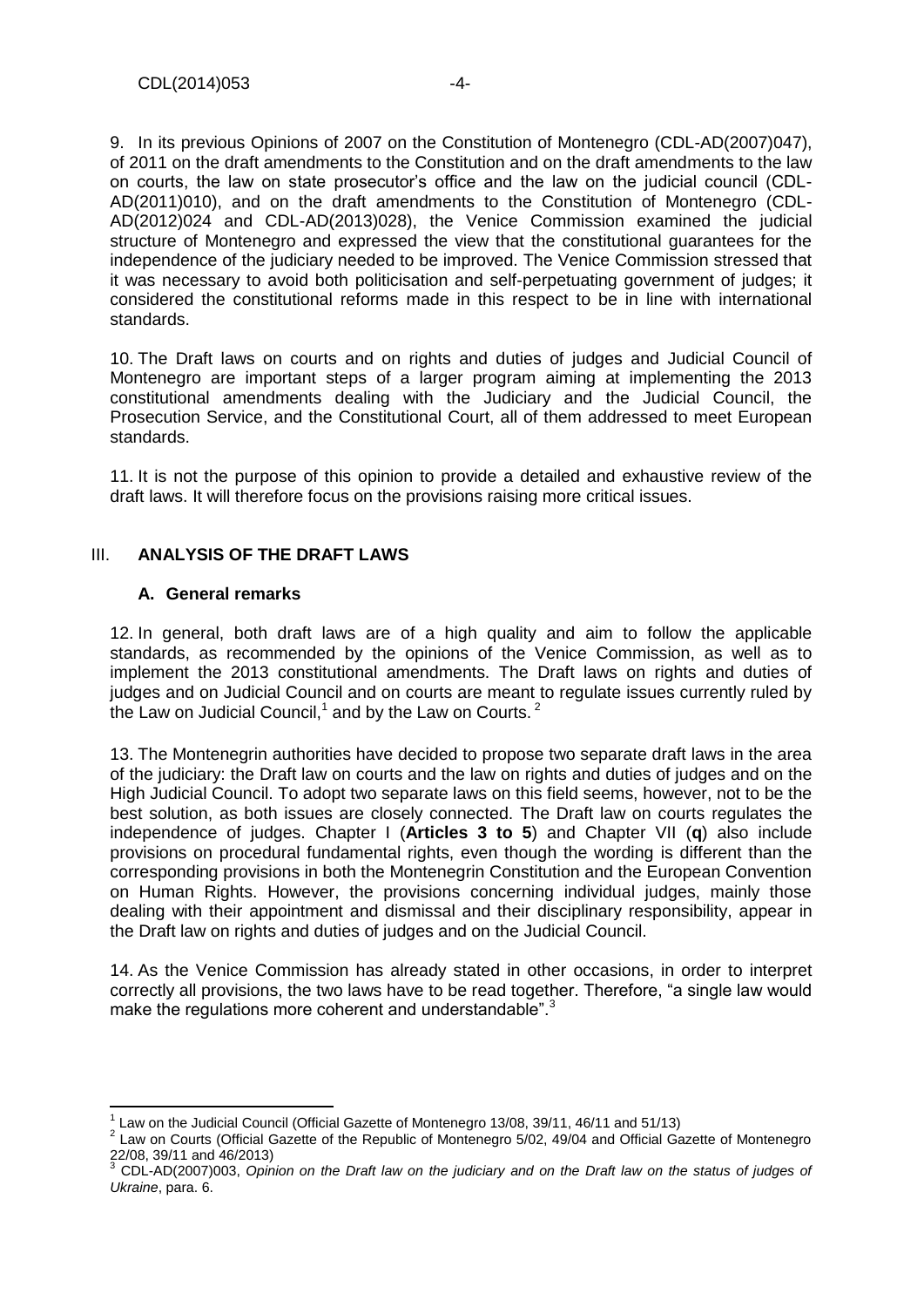## <span id="page-4-1"></span><span id="page-4-0"></span>**B. Specific comments concerning the Draft law on courts**

## **1. Misdemeanour courts**

15. Misdemeanour courts are regulated in **Articles 8 to 11<sup>4</sup>** . The drafters intend to establish three misdemeanour courts and a High Misdemeanour Court. The transfer of the power to adjudicate misdemeanour proceedings to the judiciary is to be welcomed. Under the current system, bodies in charge of misdemeanour procedure do not have the status of courts, although in such procedures sentence of imprisonment may be passed.

16. It is essential to ensure that appointment of judges of these courts - so far, appointed by the executive - complies with the constitutional provisions on judges' appointment (**Article 128.4 of the Constitution**).

17. It would be also advisable to examine whether it would not be more efficient to transfer the more serious misdemeanours to the existing penal courts and to provide for an alternative sanctioning competence of the police or the prosecutorial service, for the less serious misdemeanours, provided that access to court is guaranteed.

## **2. The system of courts**

<span id="page-4-2"></span>18. There are two High Courts, one in Bijelo Polje and one in Podgorica. According to **Article 15**, there is a proposal for more centralisation in adjudication of certain cases: "*Notwithstanding the rules on territorial jurisdiction, the High Court in Podgorica shall adjudicate on criminal proceedings conducted on charges for criminal offences of: 1). organized crime, regardless of the prescribed punishment; 2) cases having elements of corruption, regardless of the prescribed punishment (…); 3) money laundering; 4) trafficking in persons*".

19. A strong concentration of cases in one court could result in longer and less efficient procedures. The same type of consideration concerns the new Commercial Court (**Article 16**). Instead of the two courts existing under the current Law in force, there is a proposal to establish only one court which will have its seat in Podgorica and this could overload this court. However, this is a decision for the authorities of Montenegro to adopt taking into account the country's specific circumstances, needs and resources, including in terms of availability of specialised judges to address the concerned cases.

## **3. Internal independence**

## <span id="page-4-3"></span>"Legal positions of principle"

20. **Articles 24, 26 and 38** of the Draft law on courts provide for the possibility for the Supreme Court and **Article 40** also for the General Meeting of Judges of a court, to take "*a legal position of principle*", which shall be mandatory on other courts and tribunals. **Article 26** of the Draft law provides that the Supreme Court may, *ex officio* or upon the request of a court, take a legal position of principle "*on contested legal matters arising from case law in view of ensuring uniformity in the application of law by courts*". "*These legal positions of principle shall be mandatory on all the courts*." **Article 38** of the Draft law provides that the full Bench of the Supreme Court shall be convened and chaired by the chief justice of the Supreme Court, on his/her own initiative, upon the proposal of the head of a division, or upon the proposal of the court which seeks a legal position of principle to be developed or

 4 As stipulated by article 9, "*[t]he misdemeanour court shall have jurisdiction to adjudicate upon petitions for initiating misdemeanour proceedings and upon petitions for court determination."*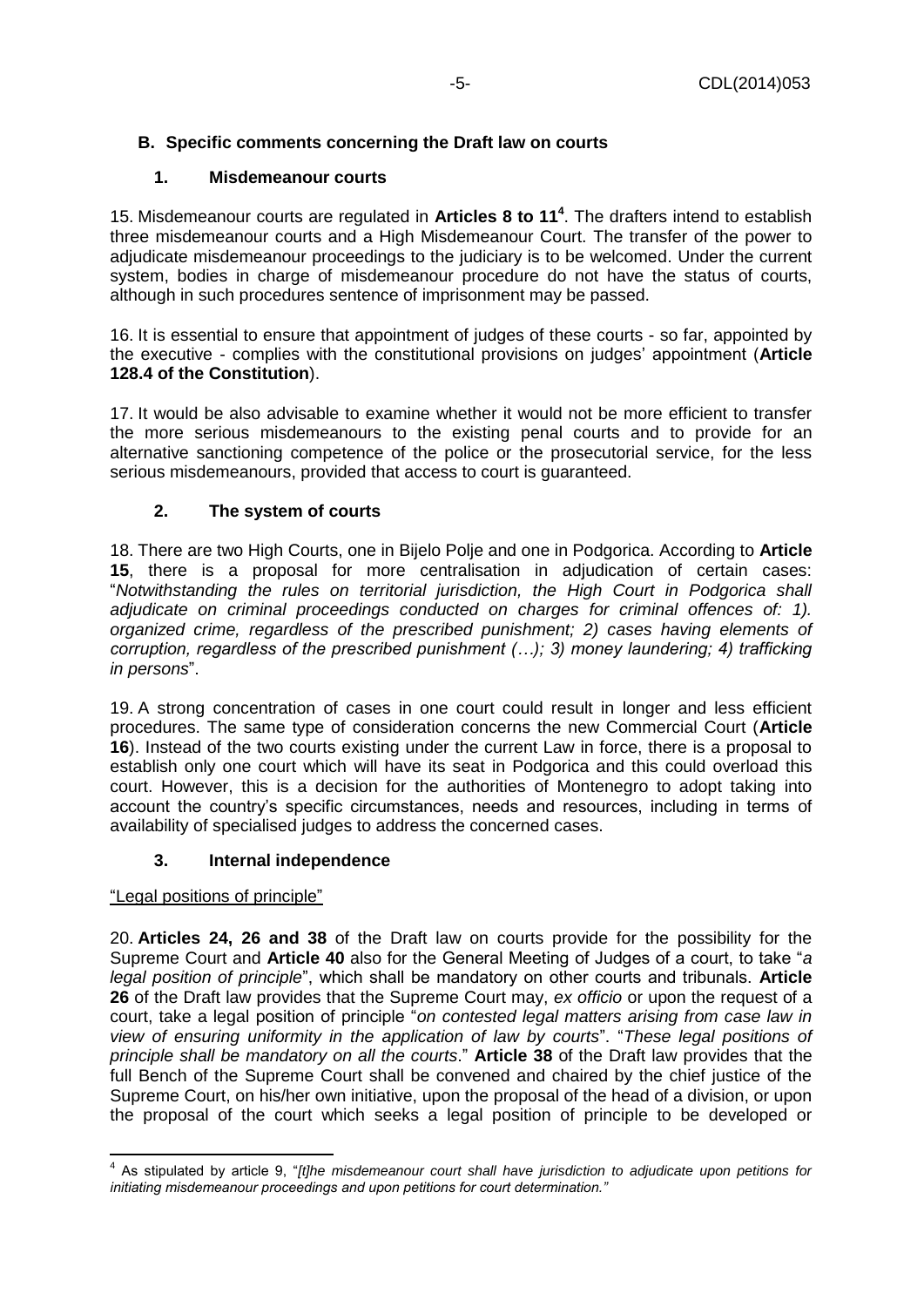modified.

21. Moreover, the Draft law not only confers the power to issue "legal positions on principle" to the Supreme Court, but also to the general meeting of judges**. Article 40, par. 1.1)** of the Draft law establishes that the general meeting of judges, which includes all the judges of a court, shall "*develop or modify legal positions in cases under the jurisdiction of the concerned court, where such cases are significant for the case-law*". **Article 40, par 2** further provides that "*the general meeting of judges shall develop a legal principle when it finds that there are dissenting views between different panels or judges of the court concerned as how a law should be applied or when an individual panel or a judge derogates from the previously established legal position*."

22. The Draft law does not explicitly establish that the legal positions of the general meeting of judges are mandatory to all the judges. **Article 40, para. 3**, however, implicitly seems to confirm the mandatory effect, as it states that "their application shall be **monitored**."<sup>5</sup> (art. 40, para.3). Binding positions can be deemed problematic from the perspective of the internal independence of judges. By contrast, discussing common positions in similar cases to be dealt with by different panels or different individual judges is an appropriate task for a general meeting of judges. During the visit to Podgorica, the Venice Commission was informed that it was not the intention of the drafters that the "legal positions on principle" issued by the general assemblies of judges would be mandatory. In order to avoid a misunderstanding, the non-mandatory character should be stated explicitly.

#### Right of the President of the court to examine court files

23. **Article 37** of the Draft law confers the right to the president of the court to examine the files of a case assigned to a judge. This right is very largely defined as it may be exercised in relation to: a) a petition filed by a party to a proceeding; b) a request filed by the Protector of Human Rights and Freedoms; c) initiation of a procedure to establish disciplinary accountability; d) an application for recusal of a judge; e) an application to expedite proceedings (application for review); withdrawal of an allocated case, and f) in other cases where so stipulated by law. In the cases referred to in paragraph 1 of the present Article, the president of the court may request the judge to deliver him/her data in writing or a report on the cases and on the reasons due to which such cases were not finalised within the statutory deadline or within a reasonable time.

24. This provision confers the president of the court a very large right to interfere in the cases assigned to the judges of the court and thus threatens to undermine the internal independence of these judges. Only when there are serious and objective indications of the dysfunction of the judge can such interference be justified. The Venice Commission recommends to add this as a prerequisite condition, and to delete, among the reasons given to examine the case, a) ("a petition filed by a party to a proceeding") and f) ("in other cases where so stipulated by law"), as they are too large.

## Supervision by high level courts

25. **Article 66**, under the Chapter VII dealing with the relations between courts, adds to this that "*Courts shall submit to higher instance courts, at their request, data and notifications and enable them to examine directly the work of courts and judges in view of monitoring and studying case-law and controlling court work in organisational and professional terms. The general meetings of divisions of courts of the next higher instance shall also discuss matters of common interest to the lower instance courts from the territory of those courts.*"

 5 Emphasis added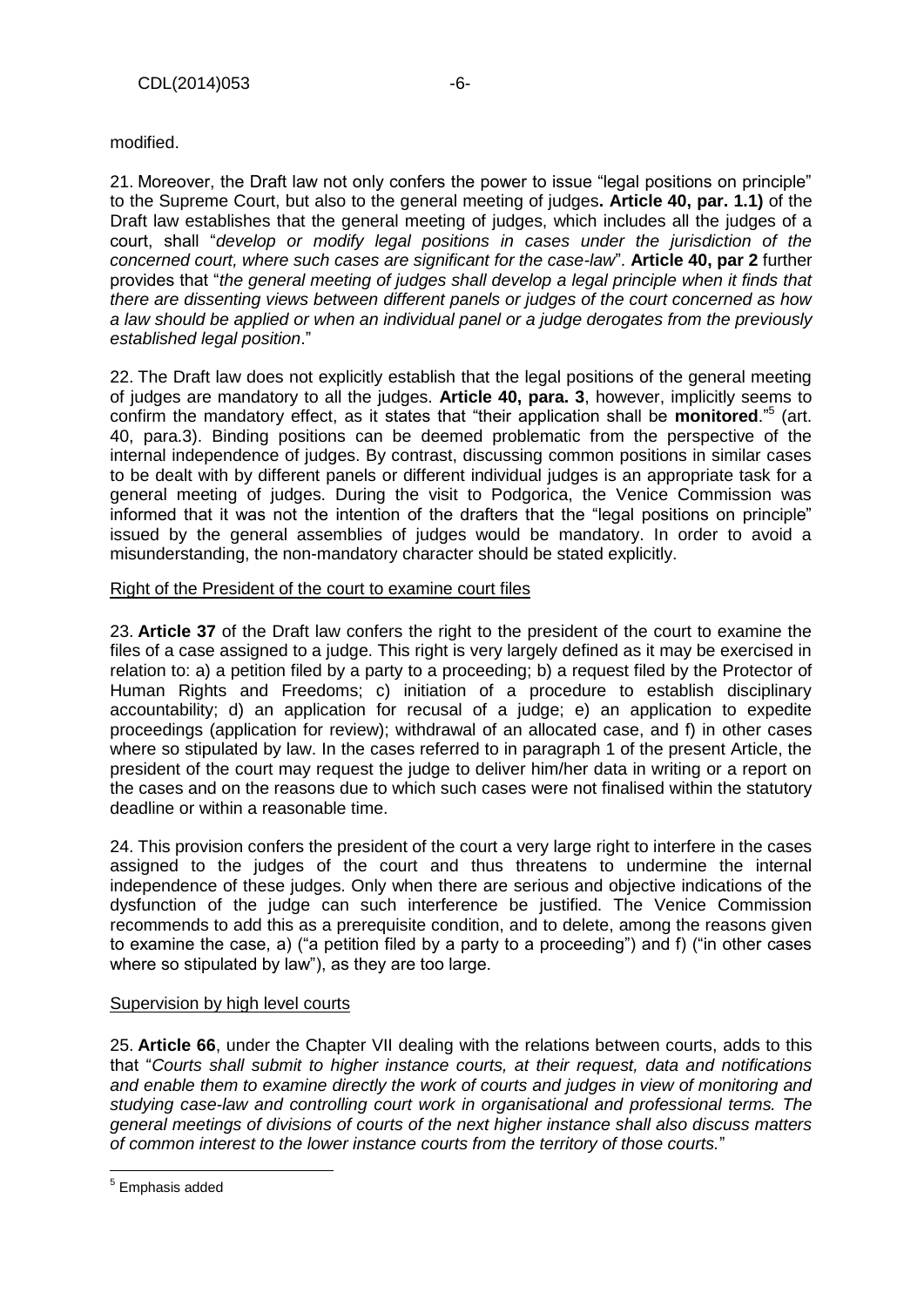26. Internal independence is a key element of the independence of the judiciary. As stated by the Committee of Ministers,

"*22 … In their decision making judges should be independent and impartial and able to act without any restriction, improper influence, pressure, threat or interference, direct or indirect, from any authority, including authorities internal to the judiciary. Hierarchical judicial organisation should not undermine individual independence. 23. Superior court should not address instructions to judges about the way they should decide individual cases, except in preliminary rulings or when deciding on legal remedies according to the law.*" 6

27. In its *Report on the Independence of the judicial system*, the Venice Commission stated that "[*A] hierarchical organisation of the judiciary in the sense of a subordination of the judges to the court presidents or to higher instances in their judicial decision making activity would be a clear violation of this principle*."<sup>7</sup> The Consultative Council of European Judges (CCJE) has emphasised that "*judges should have unfettered freedom to decide cases impartially, in accordance with their conscience and their interpretation of the facts, and in pursuance of the prevailing rules of the law*". Internal independence does not exclude doctrines such as that of precedent in common law countries (i.e. the obligation of a lower judge to follow a previous decision of a higher court on a point of law directly arising in the latter case).

28. The Venice Commission analysed the so called "uniformisation procedure" in the opinion on the Hungarian Act CLXII of 2011 on the Legal Status and Remuneration of Judges and Act CLXI of 2011 on the Organisation and Administration of Courts of Hungary:

"The Venice Commission underlines the need for consistency of legal interpretation and implementation. However, unlike the *stare decisis* doctrine or a continental appeal system, the system established in the AOAC provides for an active interference in the administration of justice of the lower courts and tribunals. According to Section 26.2 AOAC, the chairs and division heads of courts and tribunals shall continuously monitor the administration of justice by the courts under their supervision. According to Section 26.4 AOAC, chairs and division heads have to inform the higher levels of the courts, up to the *Curia*, of judgements handed down contrary to "theoretical issues" and "theoretical grounds". This turns court presidents into supervisors of the adjudication of the judges in their courts (see also Section 27 AOAC). The AOAC establishes precise rules on "authoritative Court rulings and decisions" (Section 31 AOAC) and on "law standardisation procedures"(Sections 32 to 44 AOAC). Moreover, it appears from Section 67 ALSRJ that the evaluation of the judges will be conducted on the basis of an activity assessment, of which data such as "decisions of second instance and review decisions" form a part. This seems to suggest that non-compliance with rulings of the higher courts will negatively influence the evaluation of judges.

 $(\ldots)$ 

Insofar as all rules imply an interference in the administration of justice of the lower courts or tribunals, they can have a chilling effect on the independence of the individual judge and must be deemed to be in contradiction with the spirit of Article

 $\overline{a}$ 

 $6$  Recommendation CM/Rec(2010)12, adopted by the Committee of Ministers of the Council of Europe on 17 november 2010. See also, among other texts, the *Magna Charta of Judges* (Fundamental principles, para. 3); the *Bordeaux Declaration* (para. 21), the *Universal Charter of the Judge* (Article 2) and the *Kyiv Recommendations on judicial independence*, para. 35.

CDL-AD(2010)004.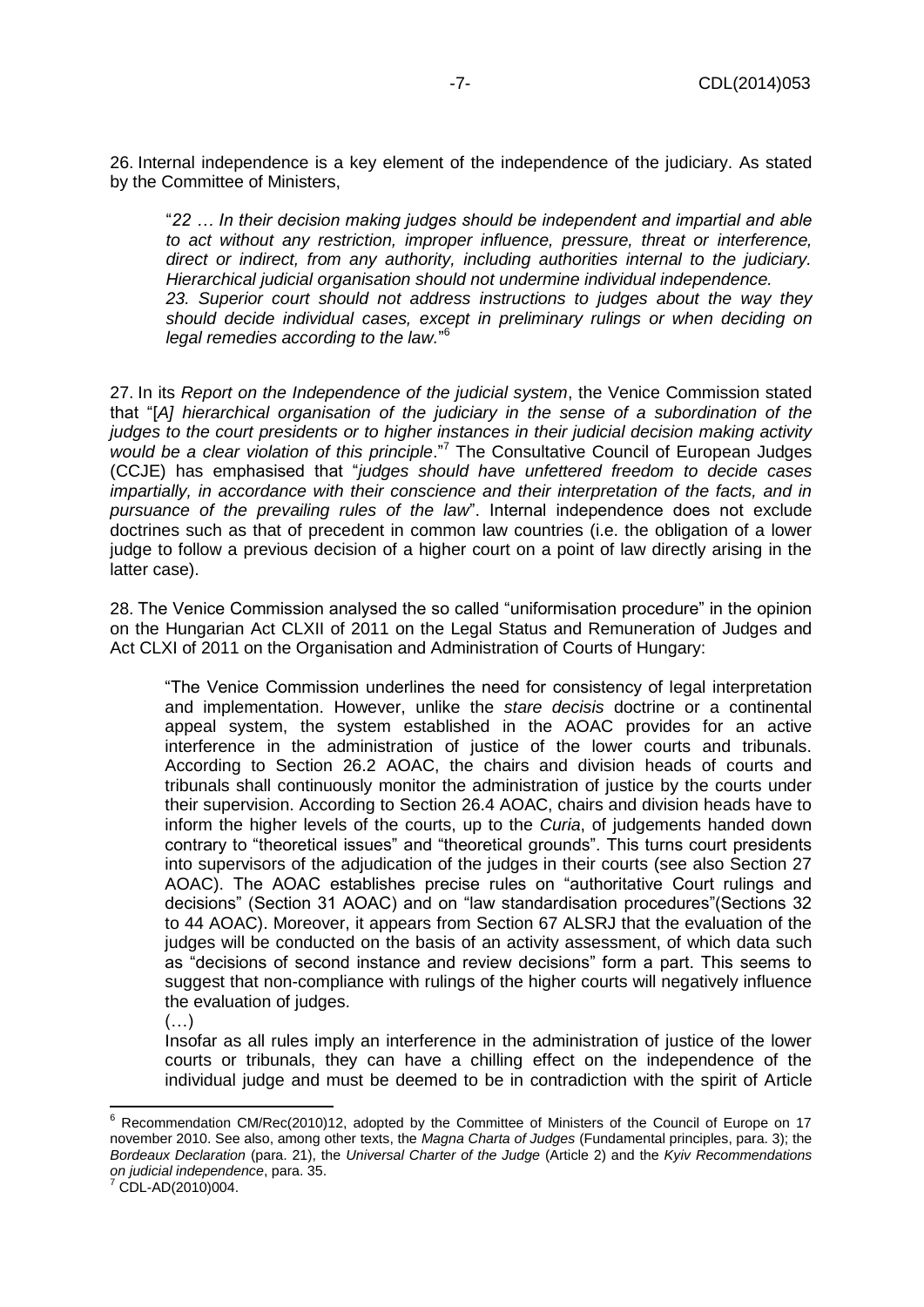26.1 of the Fundamental Law, which reads as follows: "Judges shall be independent and only subordinated to Acts; they shall not be given instructions as to their judicial activities."<sup>8</sup>

29. The provisions of the Draft law on courts of Montenegro contain an analogous system. They are also likely to undermine the independence of individual judges, which shall rule on the basis of the Constitution, laws and published international agreements (**Article 118 of the Constitution** of Montenegro), and not on the basis of the mandatory instructions of other judges or higher courts.

30. During the visit to Podgorica, the Venice Commission was informed that the Supreme Court has the power to issue "legal positions on principle" already under the present Act; this power is based on **Article 124, para. 2 of the Constitution**, which confers to the Supreme Court the mission to "secure unified enforcement of laws by the courts". It was also informed that the Supreme Court very rarely uses this power. However, guaranteeing the coherence of the interpretation of the law should be fulfilled without affecting the internal independence of the judges (see also para. 26). As also stated in another opinion concerning Ukraine, "granting the Supreme Court the power to supervise the activities of the general courts (**Article 51.1**) would seem to be contrary to the principle of independence of such general courts".<sup>9</sup>

## **4. External independence**

#### <span id="page-7-0"></span>Government interference with the internal organisation of the courts

31. Some provisions of the Draft law seem to confer to the government a right of interference with the organisation and functioning of the Courts. According to **Article 27**, "*[T]he organisation and manner of internal operations of courts shall be regulated by the court's Rules of procedure issued by the public administrative body in charge of judicial tasks (hereafter, the Ministry of Justice) after having obtained the opinion of the Judicial Council."*  **Article 30, par 3**, establishes that "*Presidents of court(s) shall adopt an internal organisation and job descriptions act of the court, subject to approval of the Government of Montenegro*".

32. In the light of the external independence of the judiciary and the principle of separation of powers, it should be explained why the power to issue the Court's "Rules of procedure", which regulate "the organization and manner of internal operations of courts", is conferred to the Ministry of Justice. Moreover, it is not clear for what reason the internal organisation and job descriptions act of the court, adopted by its president (**Article 30**), should be approved by the Government of Montenegro.

#### Government supervisory powers

33. Moreover, several provisions of the Draft confer to the Ministry of Justice powers over the judiciary. **Article 47** imposes the obligation on the president of the court to deliver the activity report of the court to the Ministry of Justice, and, at the request of the Ministry of Justice, to deliver specific or periodic reports which are necessary for the performance of tasks falling under their jurisdiction. These obligations seem to place the president of the court in a position of subordination to the Ministry of Justice.

34. According to **Article 50**, "the performance of court administration tasks shall be

 $\overline{\phantom{a}}$ 

<sup>&</sup>lt;sup>8</sup> Opinion on Act CLXII of 2011 on the Legal Status and Remuneration of Judges and Act CLXI of 2011 on the [Organisation and Administration of Courts of Hungary, adopted by the Venice Commission at its 90th Plenary](http://www.venice.coe.int/webforms/documents/?pdf=CDL-AD(2012)001-e)  [Session \(Venice, 16-17 March 2012\),](http://www.venice.coe.int/webforms/documents/?pdf=CDL-AD(2012)001-e) CDL-AD(2012)001, paras. 72 and 73.

<sup>9</sup> CDL-INF(1997)6, para. 6.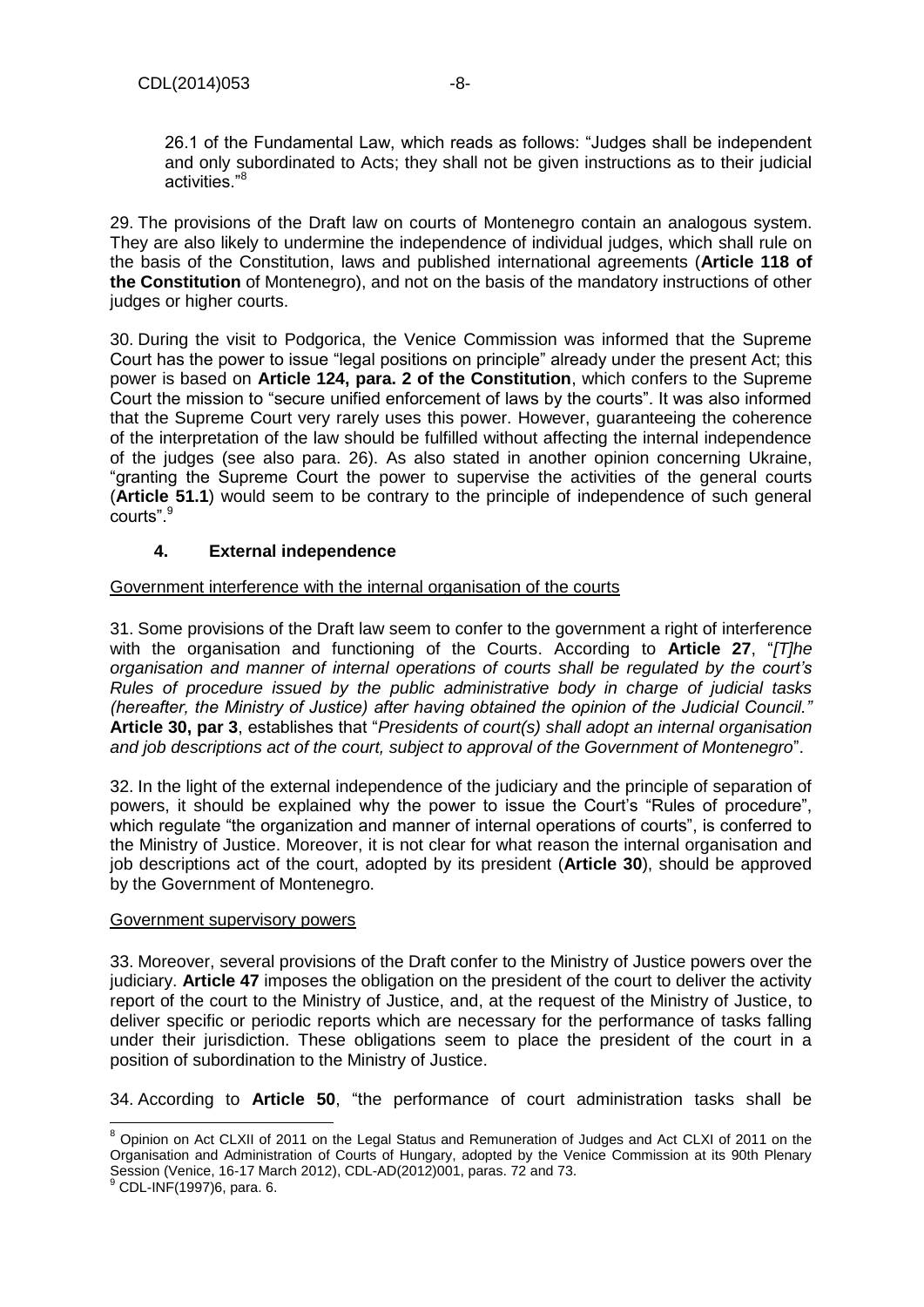supervised by the Ministry of Justice. In exercising its supervision functions, the Ministry may not take actions that interfere with court's decision issuance in legal cases." **Article 52** further establishes the possibility for the Ministry of Justice to carry out inspections in courts, for example, in relation to the organisation of work in courts, acting upon citizens' petitions and complaints against *the work of courts<sup>10</sup>* (also present in **Article 54** *in fine*, in this case in relation to *court administration tasks<sup>11</sup>*), or concerning the work of the Secretariat of the Judicial Council, specifically, its activities relating to court administration or the work of clerks and archives.

35. **Article 50, para. 2** includes a specific provision which sets out that "In exercising its supervision functions, the Ministry of Justice may not take actions that interfere with court's decision issuance in legal cases". However, it should be noted that no clear-cut boundary separates supervision of court administration from supervision of fulfilment of adjudicative tasks. It should also be noted that Articles 25 and 29-30 of the Draft law on rights and duties of judges and on judicial council implies a certain supervisory task of the Judicial Council as well. It should be considered whether the Judicial Council could be entrusted with the supervision of court administration as defined in Chapter IV of the Draft law on courts (see **Article 47.2**).

36. It should be considered to harmonize the two laws in this respect, limiting the supervisory role of the Ministry of Justice in a clearer manner. It is recalled in this context that Montenegro has a long history of risk of politicisation of the judiciary, and that, as proposed in the Draft law on rights and duties of judges and on judicial council, the Judicial Council will have a special (more balanced) composition to combat both this risk and the risk of too corporatist approach within the judiciary.

## <span id="page-8-0"></span>**5. Schedule of assignments and allocation of cases**

37. **Articles 31 to 33** establish the rules concerning the adoption by the president of the court of the annual schedule of assignments. It is a well-conceived system, which excludes any external interference, provides for the participation of the judges of the court and guarantees transparency.

38. According to **Article 34, para. 1**, cases shall be allocated using a random method. The way in which cases are divided at random will be specified in more detail in the court's "Rules of Procedure" (**Article 35**). Automatic allocation of cases can be welcomed and the procedure is in line with European standards. Indeed, as formerly stated, "*in order to enhance impartiality and independence of the judiciary, it is highly recommended that the order in which judges deal with the cases be determined on the basis of general criteria, to take into account the workload or the specialisation of judges*".<sup>12</sup> *"The procedure of distribution of cases between judges should follow objective criteria".<sup>13</sup>* However, it could be useful to the adequate functioning of the judiciary that the specialisation of the judges could be taken into account when assigning the cases. If it is done following transparent and established criteria, this would not be contrary to the principle of the "natural judge", foreseen by the law.<sup>14</sup> The re-allocation of cases to "a newly-appointed judge" may be a source of concern and would need to be reconsidered.

 $\overline{\phantom{a}}$ 

<sup>13</sup> CDL-AD(2002)026, para. 70.7

<sup>&</sup>lt;sup>10</sup> Emphases added

<sup>&</sup>lt;sup>11</sup> Emphases added

<sup>&</sup>lt;sup>12</sup> See the *Report on the Independence of the Judicial System Part I: The Independence of Judges, CDL-AD*  $(2010)004$ .

<sup>14</sup> See the *Opinion of the Venice Commission on the draft amendments to the Constitution of Montenegro*, CDL(2011)044, para. 32.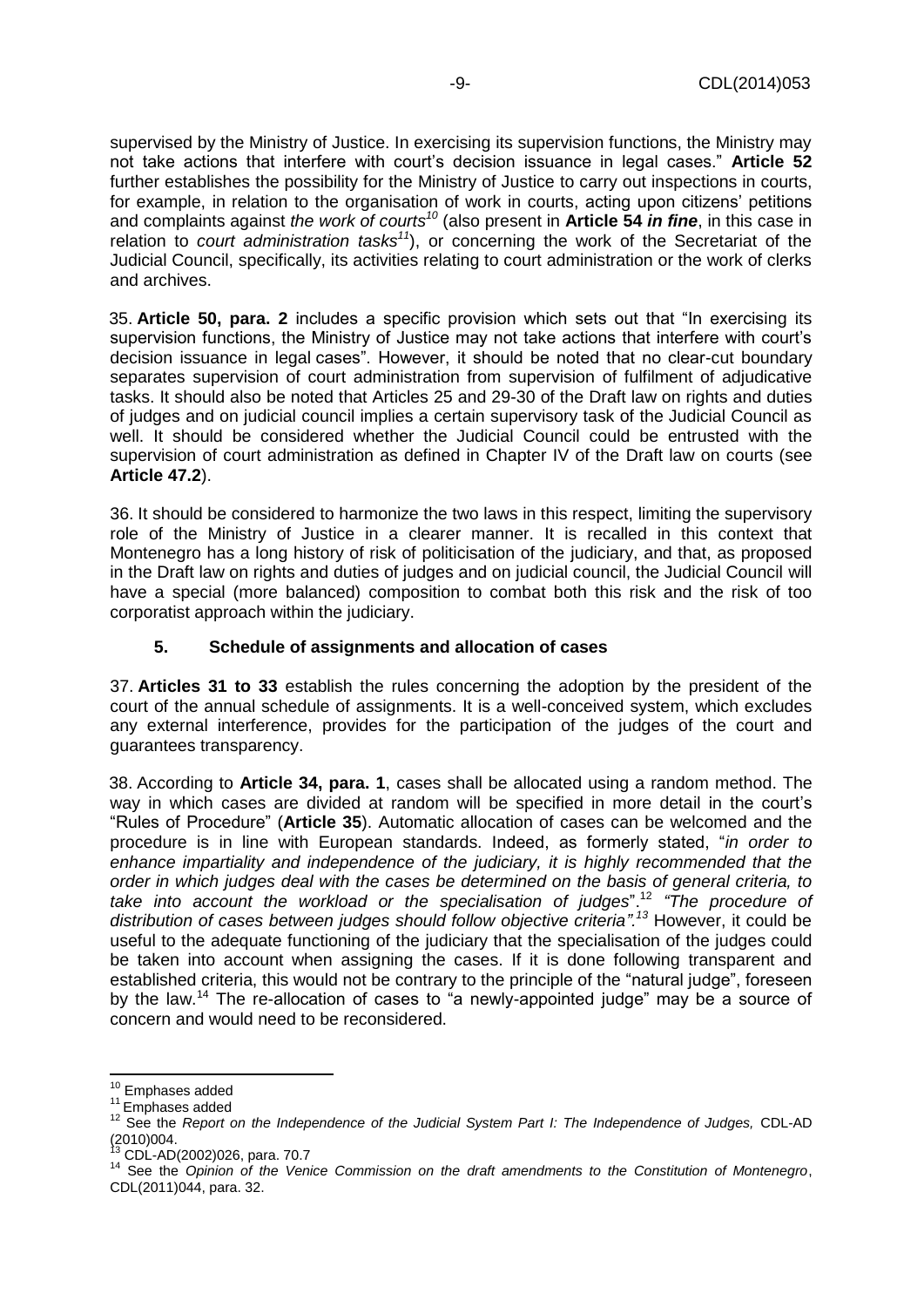# **6. Assistance of judges by experts and advisers**

<span id="page-9-0"></span>39. According to **Article 43**, "*the president of court may engage persons who possess the required expertise, or set up an expert team or an expert working body to clarify specific professional issues arising in the course of work of courts, as well as to clarify issues and take positions on matters within the scope of work of court divisions and general meetings of judges, and to assist judges in case preparation, in analysis and monitoring of case law and in other issues that are of importance for the efficient work of courts and judges*."

40. . According to **Article 61** of the Draft law, advisors have the task to "*assist judges, in their work, draft decisions and carry out, either independently or under the judge's supervision and according to the judge's instructions, other expert task as provided by law or regulations adopted on the basis of law*".

41. As these experts and advisers will have the task "to assist judges", the law has to provide guarantees that the right to a fair trial by an independent and impartial judge is not affected and that the professional secrecy is kept. The legislator must take into account that, if these experts and advisers do not meet the requirements of independency and impartiality, their assistance might create the impression that the judges themselves are not independent and impartial. Therefore, their status and specific role should be clearly established. The independence of the judiciary may require certain duration of the labour relationship not only for judges, but also for their staff. Recruiting experts and advisers on a non-permanent basis could therefore be questioned. In any event, it should be made clear that judicial decisions remain under the direct responsibility of judges.

## <span id="page-9-1"></span>**7. Judicial trainees**

42. **Article 64** of the Draft law indicates that law faculty graduates meeting the general requirements for working in state bodies may be employed as judicial trainees and refers to a separate law (most probably to be subsequently adopted) for the special conditions and procedure for entering into employment, duration of traineeship and training during the traineeship.

43. The Venice Commission has always been critical of probationary periods, stating that "ordinary judges should be appointed permanently until retirement."<sup>15</sup> Probationary periods for judges are problematic from the point of view of their independence, "since they might feel under pressure to decide cases in a particular way."<sup>16</sup> The Committee of Ministers of the Council of Europe advocated certain requirements for such a decision, stating that "where recruitment is made for a probationary period or fixed term, the decision on whether to confirm or renew such an appointment should only be taken in accordance with paragraph 44 [*i. e.* based on objective criteria, in particular merit, qualification, skills and capacity, as pre-established by law] so as to ensure that the independence of the judiciary is fully respected."<sup>17</sup>

44. Therefore, the introduction of probationary periods should go hand in hand with safeguards regarding the decision on a permanent appointment. Especially in countries with judicial systems newly established in the 1990s, "there might be a practical need to first ascertain whether a judge is in fact able to carry out his or her function effectively before permanent appointment." If probationary appointments are considered indispensable, a "refusal to confirm the judge in office should be made according to objective criteria and with

l

 $^{15}$  CDL-AD(2010)004, paragraphs 30, 82.5

<sup>16</sup> CDL-AD(2008)028, paragraph 40

<sup>&</sup>lt;sup>17</sup> Recommendation CM(2010)12, paragraph 51.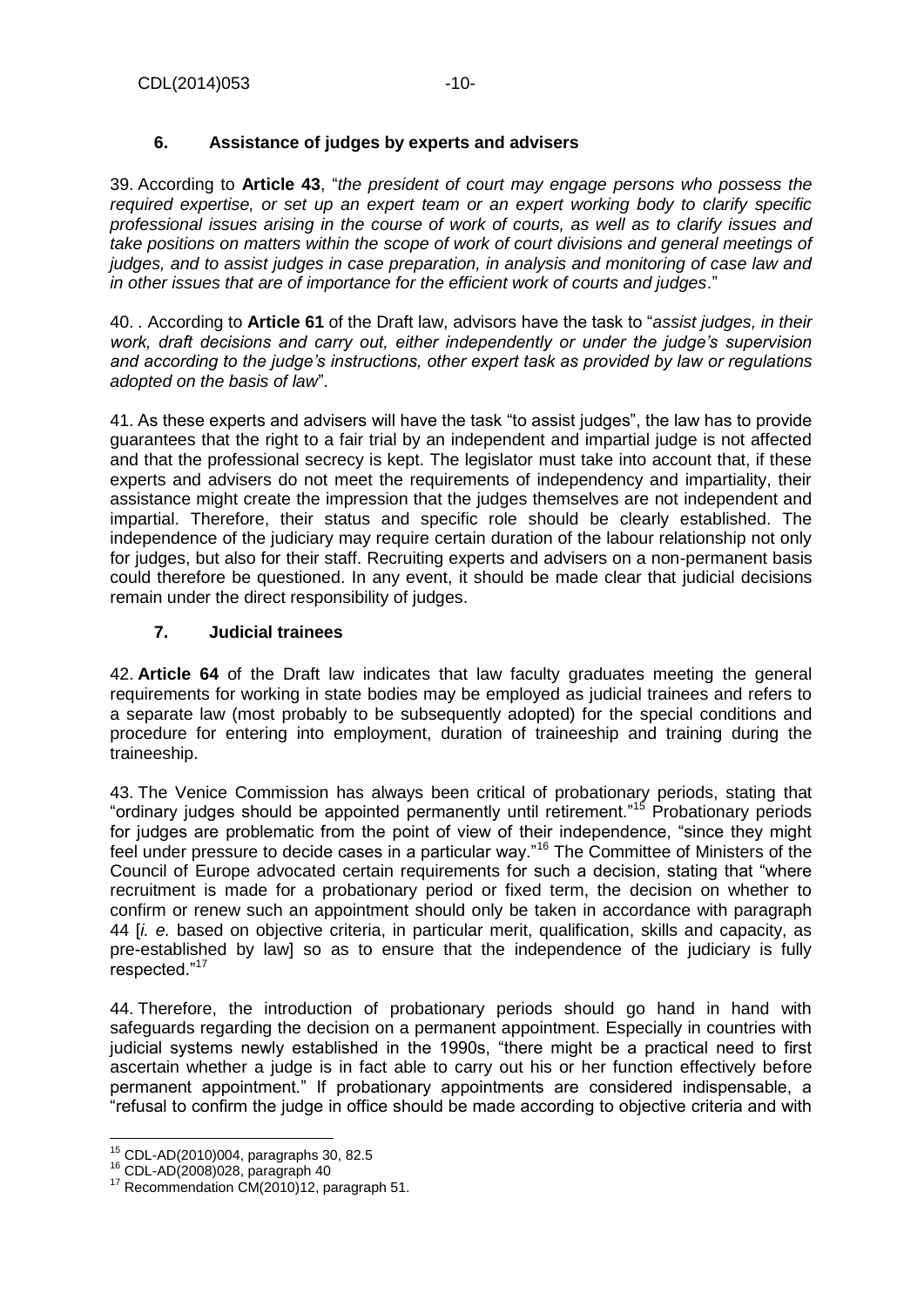the same procedural safeguards as apply where a judge is to be removed from office"<sup>18</sup>

## <span id="page-10-0"></span>**C. Specific comments concerning the Draft law on rights and duties of judges and on Judicial Council**

## **1. On the Judicial Council**

#### <span id="page-10-1"></span>Election of members

45. Constitutional provisions on the composition and the tasks of the Judicial Council have been amended in 2013, in accordance with the opinions of the Venice Commission. The Draft law includes more specific provisions on the Judicial Council. The election of the members from among eminent lawyers is preceded by an open call. However, **Article 16** of the Draft law does not explicitly pronounce whether only those who have announced their interest are eligible. In addition, the term "competent working body of the Parliament of Montenegro" is used. This body could be identified in the law.

46. In defining the required qualification of the members from among eminent lawyers the term "ten years of experience in the field of law" is used. The expression "experience in the field of law" is also employed in provisions in Articles 34-35 on the required qualifications for judicial appointments. What "the field of law" covers needs further explanation and a clearer definition.

#### Dismissal of Judicial Council members

47. **Article 18** of the Draft law deals with the dismissal of a Judicial Council member. According to A**rticle 18, para.1** the grounds for dismissal are: "1) he/she discharges his/her duties unconscientiously and unprofessionally; 2) he/she is convicted of an offence which makes him/her unworthy of discharging duties of the Judicial Council member".

48. The notions "unconscientiously and unprofessionally" and "unworthy of discharging duties" are too vague, and can lead to an arbitrary application of the power to dismiss members of the Judicial Council. It is strongly recommended to define these dismissal grounds more closely.

49. Council's members are also dismissed if a disciplinary sanction is imposed (**Article 18, para. 2**). However, in some cases disciplinary sanctions may be imposed for relatively minor matters, in which case dismissal will be a disproportionate measure.

50. It is important to make it clear in the law that the Council's motion concluding that a Council member has to be dismissed should not based on the substance of the position/decision of the concerned member in respect of individual files. This is essential for ensuring the independence and autonomy of the Judicial Council.

#### Temporary removal

 $\overline{\phantom{a}}$ 

51. According to **Article 20, para. 1**, a Judicial Council Member shall be temporarily removed from office if: *"(…) 3) indictment against him/her for the offence that makes him/her unworthy of the position in the Judicial Council is confirmed*." The notion "offence that makes

 $18$  See CDL-AD(2012)001, paragraph 66.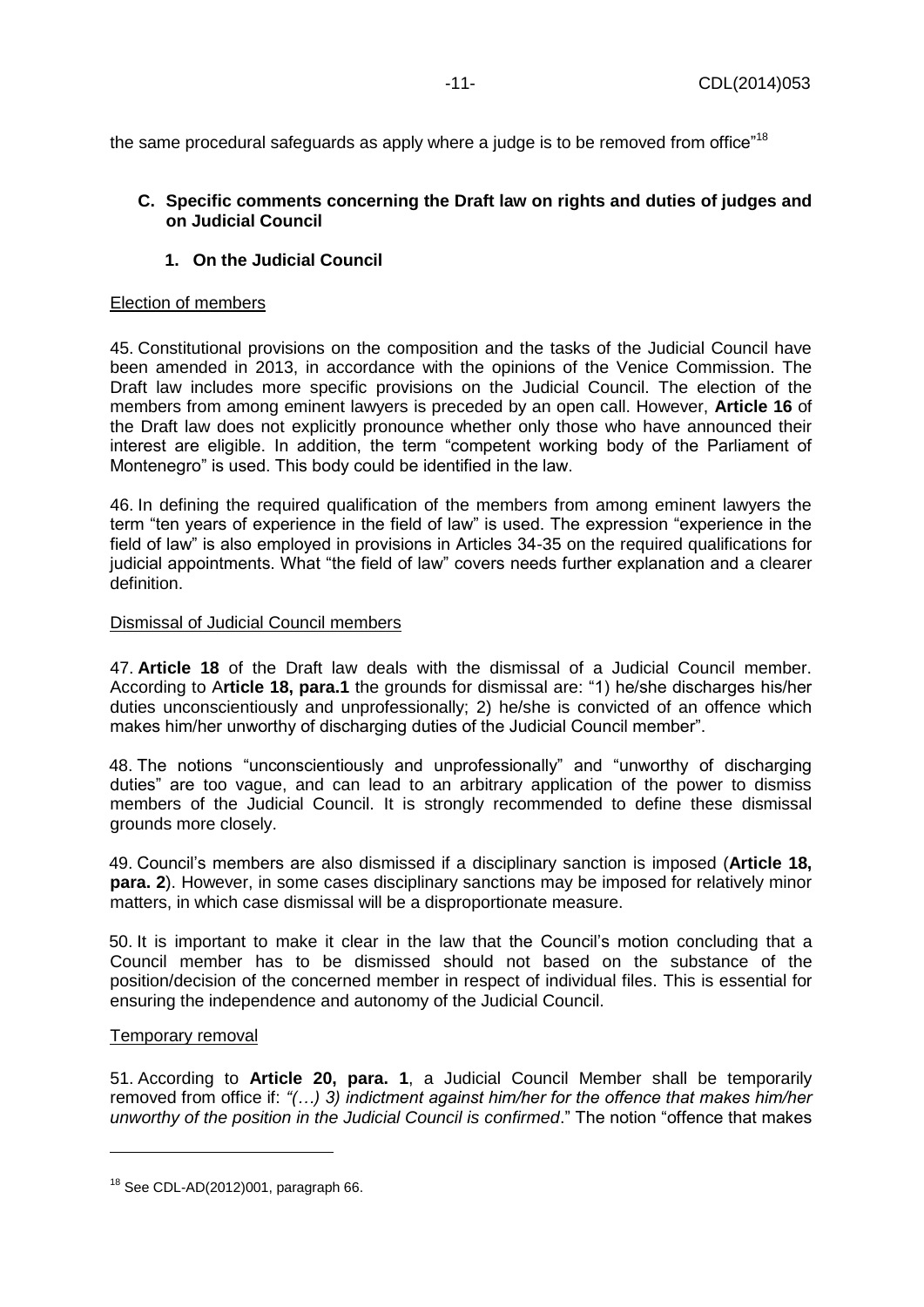him/her unworthy of the position in the Judicial Council" is too vague and can lead to an arbitrary application of the power to temporarily remove members of the Judicial Council. See also the remarks in this respect on paras 66-67 of this opinion.

52. According to **Article 20, para. 2**, Judicial Council members elected from among judges can be temporarily removed from office "*if the procedure for establishing disciplinary liability*  has been initiated against him/her, by the time of final conclusion of such disciplinary *procedure.*" The use of the word "can", instead of the word "shall" which is used in Article 20, para. 1 suggests that there is no obligation to take this decision. In order to enhance legal security and avoid arbitrary decisions in this field, the law should determine the criteria that have to be applied in taking a decision to temporarily remove a Judicial Council member from office on this ground.

#### Competences of the Judicial Council

53. **Art 128, para. 1 (9) of the Constitution** allows for assigning the Judicial Council additional tasks through law. Such tasks are set out in **Article 25** of the draft law.

54. **Article 25** of the Draft law confers the power to the Judicial Council "1) to resolve complaints of the work of judges". This provision leaves open who is entitled to submit such complaints and on what grounds. In the light of the functional independence of the judiciary and taking into account the appeal procedures against decisions of judges, the Judicial Council cannot receive the power to "resolve complaints of the work of judges." This provision should be deleted. The scope of the complaints filed by judges (subparagraph 7) also remains unclear.

## **2. On the rights and duties of judges**

## <span id="page-11-0"></span>Appointment of judges

l

55. Provisions on the appointment of judges establish a closed judicial career with strictly defined requirements of judicial experience, the positions of Supreme Court judges being the only exception<sup>19</sup>. This is not a self-evident choice, and arguments can be presented for facilitating the entry from outside the judiciary into at least the Commercial Court and the Administrative Court, perhaps even the High Courts and the Appellate Court.

56. The degree of detail of the provisions on the criteria and the procedure for judicial appointments can be understood in the light of the objective to ensure that appointments are based on merit, as is required by European standards. According to Recommendation CM/Rec(2010)12 of the Committee of Ministers of the Council of Europe, "*Decisions concerning the selection and career of judges should be based on objective criteria preestablished by law or by the competent authorities. Such decisions should be based on merit, having regard to the qualifications, skills and capacity required to adjudicate cases by applying the law while respecting human dignity.*" In this respect, the provisions should be welcomed.

57. However, there is a risk in the creation of a kind of pseudo-objectivity and very rigid judicial career. This risk is further enhanced by the process of evaluation, which is also regulated in Chapter VI by very detailed provisions and which is supposed to be carried out

<sup>19</sup> See article 35:"*to be elected judge of the Supreme Court, a person has to have at least 20 years of experience as a state prosecutor, lawyer, notary, deputy notary or professor of law or at least 20 years of experience in other jobs in the field of law after having passed judicial exam*"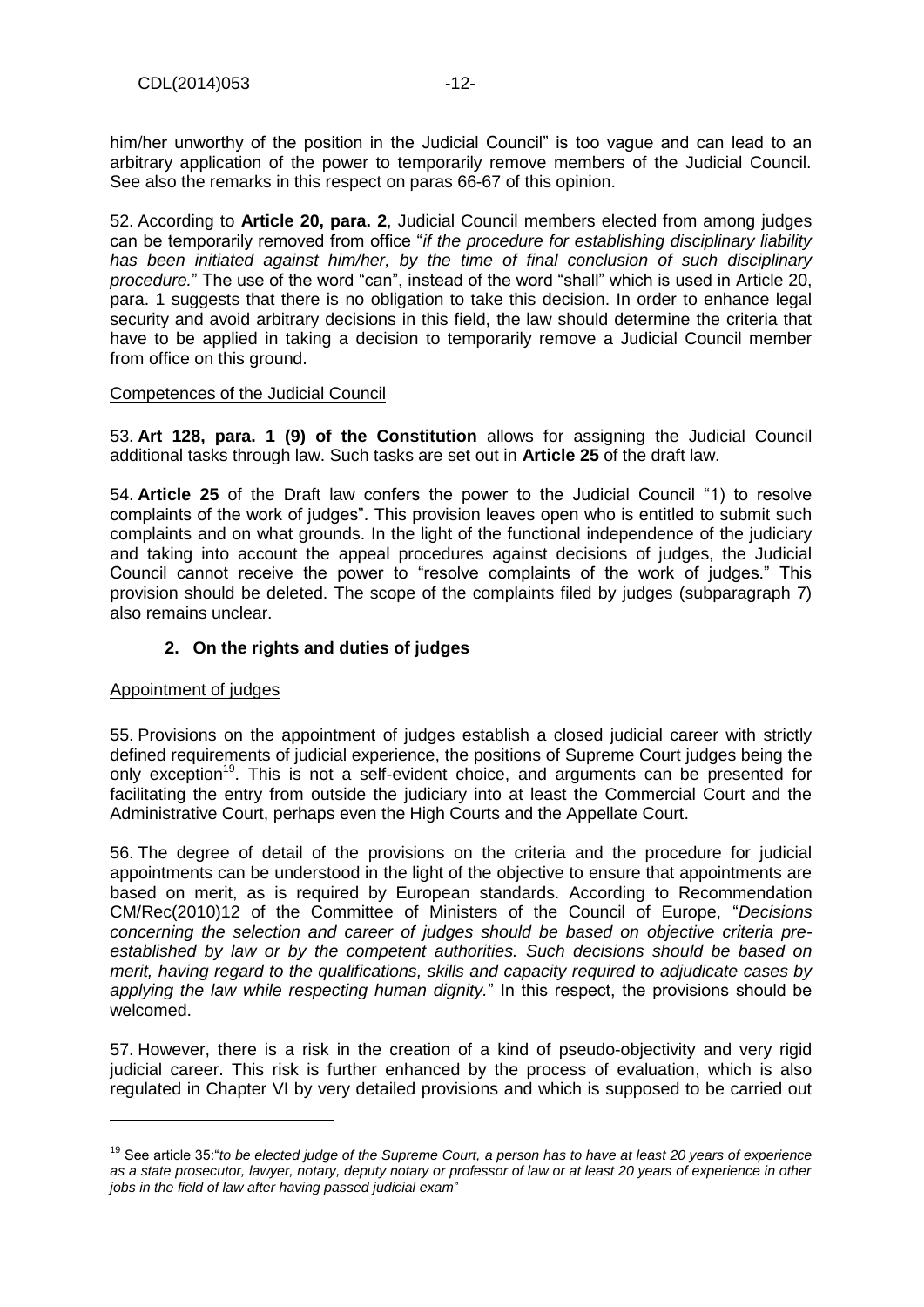every three years (Art 76(1).

58. **Articles 48 to 50**, in relation to the rights of candidate judges, seem to comply with the international standards. Indeed, the refusal to confirm the judge in office is made "according to objective criteria and with the same procedural safeguards as apply where a judge is to be removed from office."<sup>20</sup> It can however be criticised that the draft does not determine a maximum period during which a candidate judge can be employed in a basic court. **Article 48** only refers to "a limited period of time pending decision on his/her election" and **Article 49** states that the training period shall last minimum one year.

#### Promotion and transfer of judges

59. **Article 63** establishes for judges a right to promotion to higher instance courts and **Article 75** establishes the procedure for permanent voluntary transfer of judges. The relationship of the promotion and transfer to the appointment procedure is unclear: if the appointment procedure is launched only if no judge invokes his/her right to promotion or applies for a permanent voluntary transfer, then this further strengthens the closeness of the judicial career.

60. **Article 74** provides that a judge may be transferred without consent to another court in the event of court restructuring which leads to decreasing or dissolving a number of judicial posts. It should be recalled that, according to the European Charter on the Status of Judges, para. 3.4, transferring a judge against his/her will is an exception permitted "in the case of a lawful alteration of the court system"; the Venice Commission has also been restrictive about this possibility. $21$  The term "court restructuring" may be too wide. To use the term "restructuring of the court system" would be preferable, thereby sorting out minor changes that do not give reason for transfer against the will of a judge. It could also be argued that a judge should not be transferred against his/her will due to court restructuring to a lower court than the court where he/she has his/her actual judgeship. A provision guaranteeing this principle and the principle of securing the same future salary for the judge as in his/her actual position would also be welcomed.

## Evaluation of judges

61. A system on evaluation of judges is generally to be welcomed. In its opinion on Armenia, $^{22}$  the Venice Commission has commented exhaustively on such a system and has been critical against a too close connection between the evaluation system and the system on disciplinary liability of judges. The drafted evaluation system in Montenegro is very detailed and of a good technical quality as such. However it should be stressed that such a system properly implemented will consume a lot of time, personal and economic resources to guarantee results that could be relied upon in the long run.

62. **Article 76** of the Draft law establishes that the judges of the Supreme Court are excluded from the evaluation system. As stated by the Venice Commission in the opinion on Armenia mentioned above, it is recommended to include the Supreme Court judges in an evaluation system.<sup>23</sup>

 $\overline{\phantom{a}}$ <sup>20</sup> Venice Commission, *Report on judicial appointments*, adopted at its 70<sup>th</sup> Plenary session (Venice, 16-17 March 2007), CDL-AD(2007)028.

<sup>21</sup> See CDL-AD(2010)004, *op. cit.,* para. 43.

<sup>22</sup> See *Joint Opinion of the Venice Commission and the Directorate of Human Rights (DHR) of the Directorate General of Human Rights and Rule of Law (DGI) of the Council of Europe on the Draft Law amending and supplementing the judicial code (evaluation system for judges) of Armenia*, CDL-AD(2014)007, para 28.

<sup>23</sup> See CDL-AD(2014)007 paras. 20-22.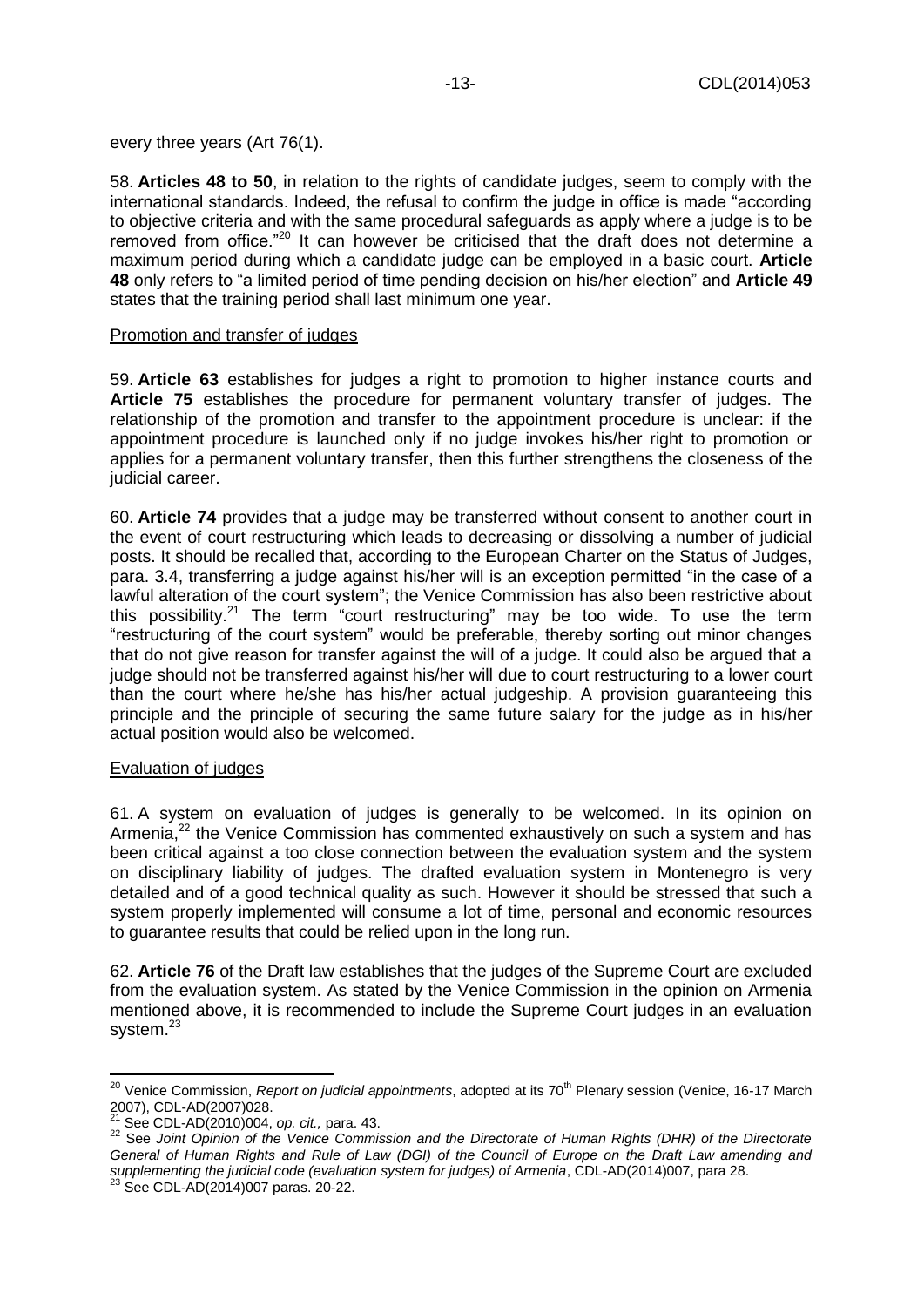63. A careful management of the use of indicators, such as "the number of quashed decisions" mentioned in **Article 76**, is highly advisable.<sup>24</sup>

64. **Articles 86 and 87** seem unclear. In **Article 86**, grades distribution is ambiguous, mainly concerning what grade should be given if the judge has been evaluated as "unsatisfactory" in two sub-criteria, but satisfactory in four sub-criteria. Concerning **Article 87**, the fact that decisions of the Judicial Council – or the Evaluation Committee – are declared to be final, with the addition that "administrative dispute may be initiated against it", seems contradictory. It is also unclear whether the possibility to initiate an administrative dispute means the decision at issue may be appealed to the Administrative Court.

#### Incompatibility and Immunity

65. **Article 91** enounces that "*upon request of the president of the court or the judge, the Judicial Council shall give opinion about whether certain activities are incompatible with discharging duties of judicial office*". A reference to **Art 123 of the Constitution** should be added, to make it clear that incompatibility has been exhaustively regulated at constitutional level.

66. **Article 92** states that when the court of appropriate jurisdiction has established that there are reasons to place the judge in detention due to a criminal offence committed while discharging duties of judicial office, it shall without delay request from the Judicial Council to decide whether it approves of such detention. It is not clear for what reasons and on what grounds the Judicial Council has to approve or disapprove of the detention of the judge. Probably, this provision has to be read in conjunction with **Article 122** of the Constitution on the "Functional immunity", which states that "the judge shall not be detained without approval of the Judicial Council". In order to avoid misunderstanding Article 92 of the Draft, it should explicitly refer to Article 122 of the Constitution; it should also mention that the Judicial Council can only refuse its approval if it assesses that the judge cannot be held responsible as his/her functional immunity is at stake.

## Disciplinary liability

67. The provisions on disciplinary liability and dismissal are very detailed; they generally meet European standards. It has to be welcomed that **Article 97** of the Draft law enumerates exhaustively three types of disciplinary offences. It can however be questioned whether it can be considered to be a "severe disciplinary offense" when a judge "4. Unjustifiably fails to recuse himself/herself in the cases in which there is a reason for his/her recusal." The cases in which a judge has to recuse himself/herself are determined by law. The decision of the judge not to recuse him/herself can be based on his/her interpretation of the law. Taken into account his functional independence, the judge should not be submitted to a disciplinary procedure in this case.

68. The "severe disciplinary offences" established under sub-paragraph 7 ("to behave in a manner which is inappropriate for judicial office") and 8) (to "treat participants in judicial proceedings and court employees in an inappropriate manner") could include a great variety of offences. It would not be in compliance with the principle of proportionality to consider them all as "severe" offences. The "severe disciplinary offence" included in sub-paragraph 9) is also formulated too largely and should be restricted to confidential information.

 $\overline{\phantom{a}}$  $^{24}$  See also CDL-AD(2014)007, paras. 39-40.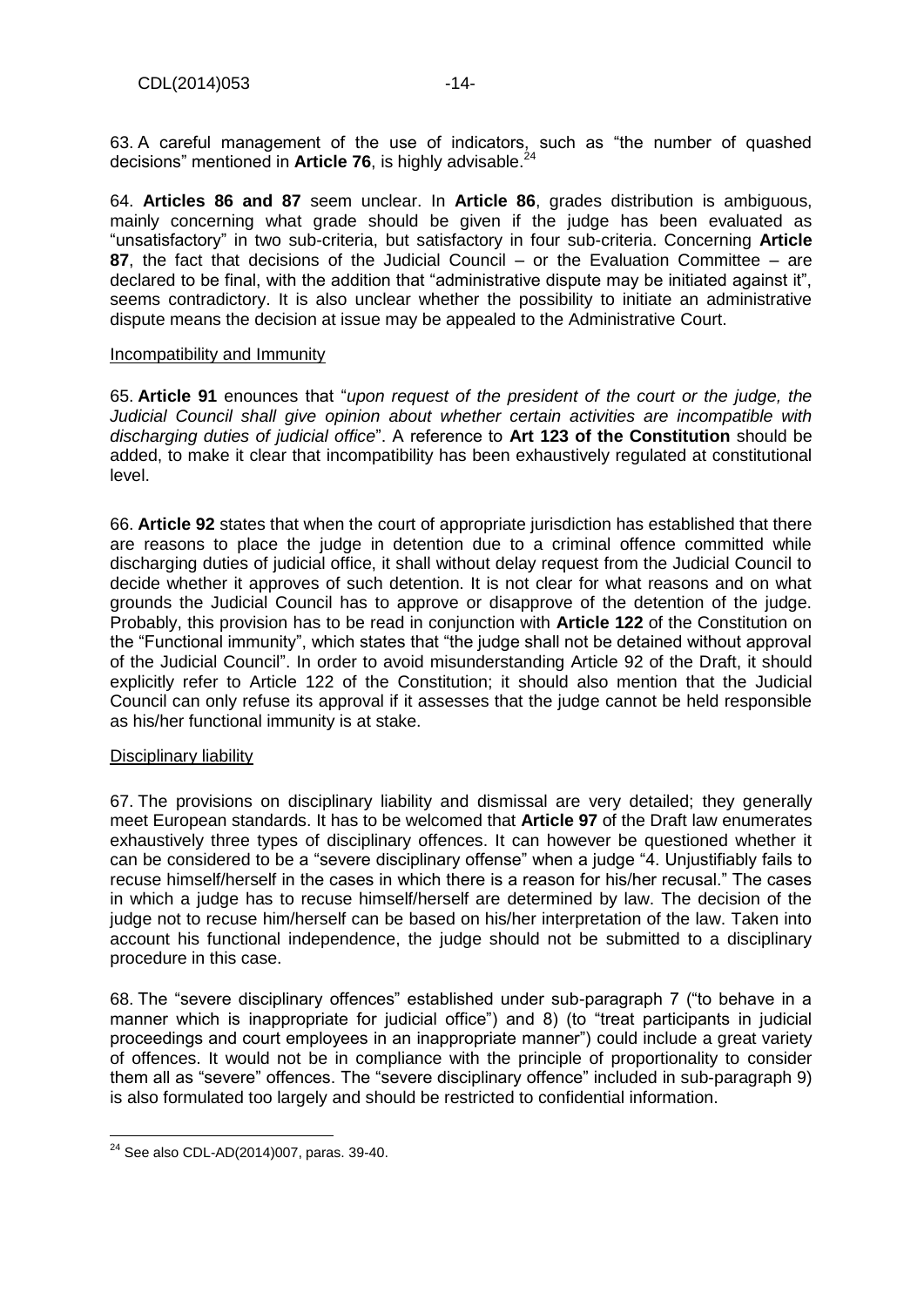69. Finally, as already stated (paras. 47 and 48 of this opinion), the provision contained in **Article 97, para. 3, sub-para. 1**, is too large. According to it, a judge is dismissed by the Judicial Council if he/she has been convicted of an offence which makes him/her unworthy of discharging duties of judicial office; this provision should be more precise. The wording should be further harmonised with **Article 121, para. 3 of the Constitution**, which states that "*the judge shall be released from duty if he/she has been convicted of an act that makes him/her unworthy of the judicial duty, if he/she performs the judicial duty in an unprofessional or negligent manner or loses permanently the ability to perform the judicial duty*".

70. **Article 99** grants the Minister of Justice the right to initiate disciplinary proceedings against judges. It may be asked whether this is in harmony with the independence of the judiciary and the principle of the separation of powers.

71. **Article 103** deals with the composition of the disciplinary panels. They are composed of three members, two from among judges who are Judicial Council Members and one from among reputable lawyers who are Judicial Council Members. It is not clear whether the disciplinary panel is composed case-by-case, or whether there is only one disciplinary panel which will conduct all disciplinary procedures. The principle of the "natural judge" implies that disciplinary procedures have to be conducted by a disciplinary jurisdiction "foreseen by the law". This excludes an *ad hoc* disciplinary panel, composed on a case-by-case basis. This has to be mentioned explicitly in Article 103.

72. In **Article 105**, there should the possibility for the judge to have the hearing in camera instead of in public, following the general principle enounced in Article  $4.^{25}$ 

## <span id="page-14-0"></span>**IV. CONCLUSIONS**

73. The Venice Commission welcomes the efforts made by Montenegro, as part of the process aiming at the European integration of the country, to establish a modern legal and institutional framework for the operation of the judiciary, in line with the 2013 constitutional amendments and the applicable standards. Overall, both draft laws are of a high quality and aimed at following former recommendations issued by the Venice Commission.

74. Nonetheless, a number of issues should be further examined and relevant provisions further improved to comply with the relevant standards. It is recommended in particular that:

- the internal independence of judges be guaranteed by: not submitting them to mandatory instructions of other judges or mandatory legal positions of principle; avoiding granting the Supreme Court the power to supervise the work of the general courts; avoiding authorizing supervision of basic courts by higher courts; reviewing courts' presidents' powers to interfere in the cases assigned to the judges;
- the interference of the government in the internal organisation of the courts and its supervisory powers be limited in order to ensure full respect for the external independence of the judiciary and the principle of separation of powers;
- the rules, grounds and procedure on dismissal and temporary removal of Judicial Council members be clarified to with a view to ensuring the independence and autonomy of the Council;

 $\overline{\phantom{a}}$  $^{25}$  See CDL-AD(2014)041 on Serbia, paras. 35-37.